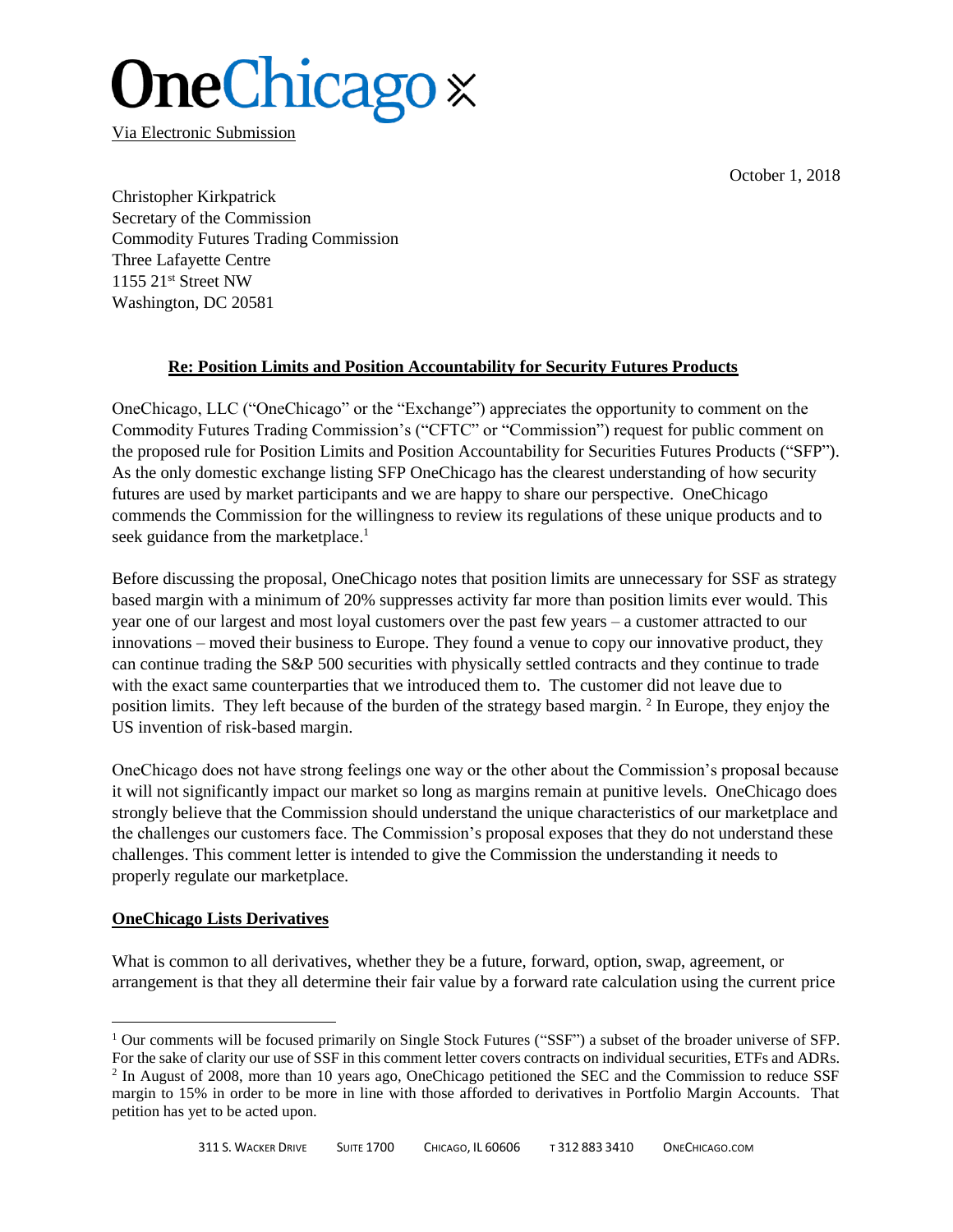of the underlying instrument and adjusting that price by risk-free rates of return out to the forward expiration.<sup>3</sup> Some derivatives adjust for dividend streams while others do not. Certain derivatives can be priced with basic math – multiplication, addition and subtraction - while others require an understanding of calculus as well as probability theory. Participants in the derivative space differentiate the various derivatives by a concept known as delta. Delta is a way to describe the rate of change of a derivative relative to the rate of change of the underlying instrument.

OneChicago lists for trading SSF contracts which have a delta of one which means that the instrument does not contain any optionality and it moves in sympathy with the underlying instrument point for point as would a perfect substitute. This perfect substitute is referred to as a Delta One derivative. There are only two types of Delta One derivatives: exchange traded SSF and over-the-counter ("OTC") Total Return Swaps. In the over-the-counter world, they also refer to them with names such as Master Securities Lending Agreements ("MSLA") and Master Securities Repurchase Agreements ("MSRP"). Whatever name they assign these perfect substitutes the fact remains they are all Delta One derivatives.

Delta One derivatives are primarily used in financing transactions where one party is perfectly hedged with zero exposure to the underlying market while facilitating market activity.<sup>4</sup> In such a transaction, a customer is looking to get synthetic exposure to a security at a lower cost. This is achieved by entering into a derivative transaction with a financing counterparty. Traditionally this transaction was done by large banks and broker-dealers at what is commonly known as a Delta One desk. In these transactions, the customer is seeking exposure to a notional amount of a security and the Delta One desk would enter into a swap derivative providing the customer with synthetic exposure. But the Delta One desk does not want exposure itself so prior to entering into the swap the Delta One desk borrows money from their treasury and interacts with the marketplace to accumulate an identical notional value in the underlying shares. The trade is pre-hedged. After the price of the hedge is established the Delta One desk prices the swap by adding an interest rate to the hedge price. This interest rate represents risk-free profit for the Delta One desk. The Delta One desk is long stock and short a Delta One derivative with zero exposure to subsequent moves in the security itself. They engage in near riskless transactions while facilitating the customer into a long or short synthetic risk position.<sup>5</sup> The same transaction can be done with SSF Delta One.

Other financing transactions occur in the over-the-counter markets where broker-dealers and banks look to borrow both cash (to facilitate the transaction described above) and securities for their customers who are looking to borrow securities for their market activities. In these types of transactions, the counterparty already has a risk position but would accept a perfect substitute for a short term if offered financial incentives. When looking to accumulate cash the parties transact in the equity repo space. In equity repo, the lender of the cash demands collateral which is satisfied by delivering securities that are widely available called general collateral. The process of transferring cash for securities has characteristics that make it appear to be a buy/sell transaction which can be interpreted as a disposition of the asset for cash subject to taxation if the asset had appreciated. Current tax law views disposition of assets as a taxable

 $\overline{a}$ 

<sup>&</sup>lt;sup>3</sup> Contract for Difference ("CFD") is a derivative that is widely used outside of the United States that produces economic returns similar to SSF, Swap and certain Agreements but they do not have an expiration date and therefore forward value calculations are not needed.

<sup>&</sup>lt;sup>4</sup> In practice, professional option market participants that take the other side of speculators immediately look to hedge the transaction in a correlated instrument but since the options do not have a delta of one the hedge must constantly be recalculated and additional trading must take place to keep the hedge intact.

<sup>&</sup>lt;sup>5</sup> If done OTC the parties have Counter Party credit exposure. If done on an exchange and centrally cleared there is a non-zero risk that the clearing house itself implodes but this is extremely unlikely in our view.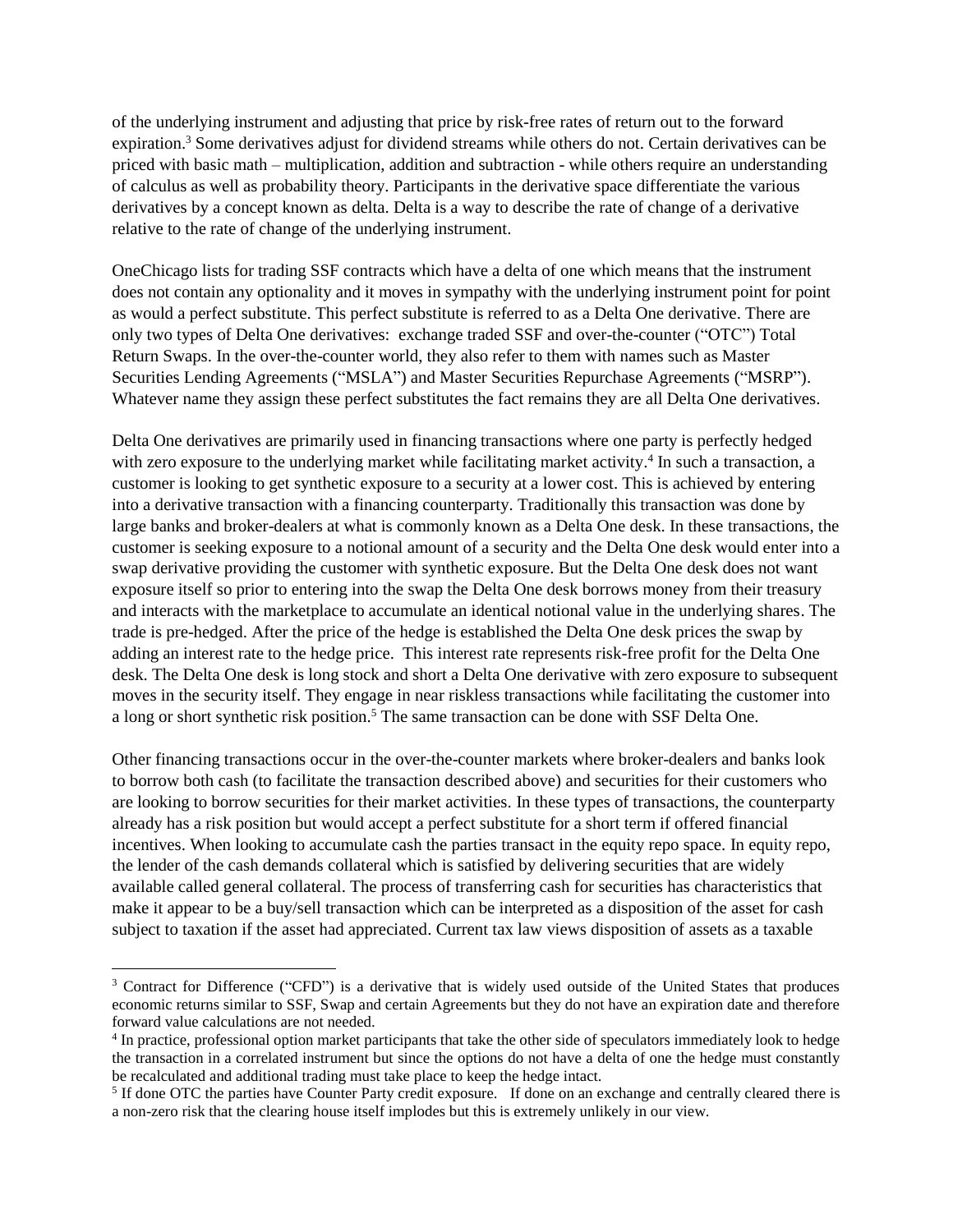event unless the transfer is done in a particular way. The transfer must be done pursuant "to an agreement" that calls for both the transfer and the return of the securities and during the term of the transfer all dividends and other capital distributions must be paid to the transferring party, and critically that during the term of the transfer the transferring party may not reduce the risk of loss nor opportunity for gain. What this means is that the lender cannot have a change in his/her risk profile with respect to the asset which is transferred. If this transaction was anything other than a riskless financing trade, a taxable event would have occurred.

The 'agreement' in the above transaction is called a Master Securities Repurchase Agreement which is just a fancy name for a Delta One derivative. Only a Delta One derivative can be used without triggering a tax event. This is critical to understand. No option or any combination of options can be used in these types of transactions as they are not Delta One. It is a perfect substitute. The same transaction can be done with SSF Delta One.

The banks and Broker Dealers also need to accumulate securities to cover fails in the clearing systems as well as to provide their customers who wish to borrow securities in order to sell them short in the marketplace. Again, the dealers seek out beneficial owners of the securities who agree to lend their shares in return for cash collateral and interest while simultaneously entering into a Master Securities Lending Agreement to avoid the transfer being viewed as a taxable event. The "agreement" is a derivative. A Delta one derivative.<sup>6</sup>

Whether financing a customer by placing them into a swap or by engaging in Securities Lending or Equity Repo the required derivative is a Delta One derivative. No other derivative works. No other derivative is equivalent.

Regulating derivatives that contain optionality similarly to those that do not is no different than imposing the same rules on chess and checkers because they are both played on a checkered board with 64 squares. It defies logic.

Regulating Delta One derivatives comparably, whether they trade OTC or on exchange, seems to be a smarter approach. Placing regulatory burdens on exchange traded Delta One derivatives that are not placed on OTC Delta One derivatives creates an uneven playing field picking winners and losers in the capital markets. Smart regulation fosters innovation and encourages transparency for the benefit of all participants in the capital markets. OneChicago disagrees with trying to level an imaginary playing field to achieve parity with a non-Delta One derivative. It does not make sense.

#### **The Proposal**

 $\overline{a}$ 

"The Commission notes that SFP's and security options may serve economically equivalent or similar functions." OneChicago fundamentally disagrees with this as no option nor any combination of options can replicate the transactions described above. Previous legislation and regulations which equated equity options and SSF were mistakes. The Commission makes a similar mistake when they claim in footnote 33. "Similarly, the price of a long put option with a strike price well above the prevailing market price of the underlying security is expected to move almost in lockstep with the price of a short SFP on the same

<sup>6</sup> Securities Lending and Equity Repo are the same trade with different names. They both find safe harbor under IRC 1058 which speaks to these unique transfers.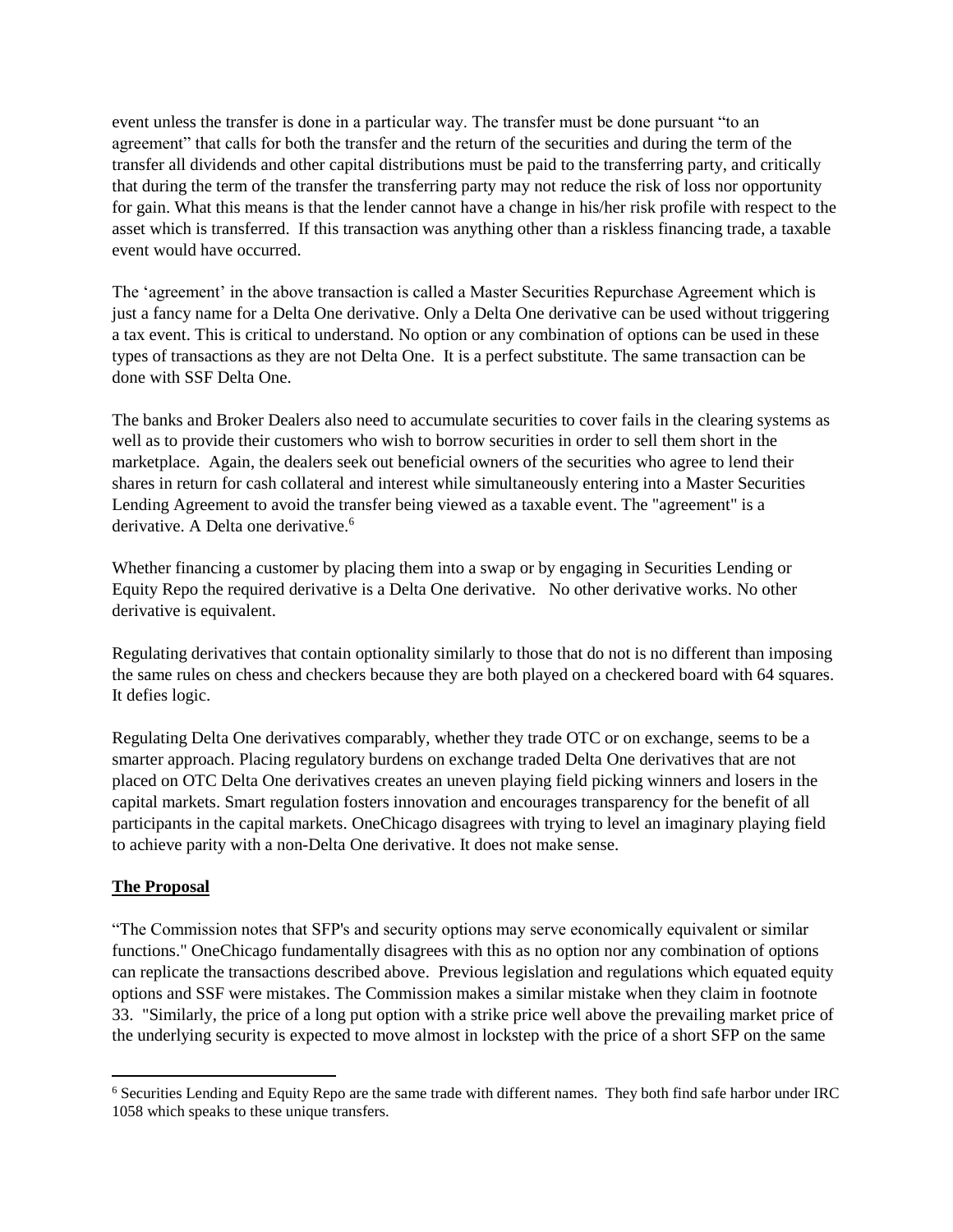underlying security." In theory, this is correct, but in practice deep in the money puts are exercised early by the long holder because by doing so they collect the proceeds from the sale of the stock which they then invest and at certain broker-dealers they get the benefit of the re-investment. SSF contracts do not work like this. Professional traders do not hold deep in the money put positions. Only smaller retail customers who aren't as sophisticated or perhaps do not get paid interest on those proceeds by their brokerage may be stuck in the option in practice deep in the money puts get exercised.

The OCC website confirms this. Interestingly, some deep in the money puts do have open interest. For these symbols, look at the deep in the money calls where there will be little open interest. These securities are hard to borrow and as a result holders of the calls will exercise their rights early so as to take delivery of the underlying security and immediately lend it out to capture the securities lending fee on the hard to borrow security. This exercise feature is not available using SSF.

The securities lending rebate fee mentioned above affects the forward pricing of all equity derivatives, whether or not they are Delta One. A derivative's fair value is calculated by determining the forward value of today's underlying price using risk free rates of return out to expiration and subtracting the present value of any dividends that will be paid between now and expiration.<sup>7</sup>

An easy way to understand this is if one were to invest \$100 in a savings account that paid 3% annually, there would be an expectation that at the end of the year there would be \$103 in the account  $\$100 \text{ x}$ 1.03). \$103 is thus the forward calculated value of the present-day value of 100 in the 3% risk free interest rate environment. While compound interest makes the calculation slightly more complicated, this is how you determine fair value for an SSF. Accordingly, for a \$100 stock in a 3% interest-rate environment, fair value for the six-month SSF should be roughly \$101.50 and the three-month future to be priced at \$100.75.

However, if the bank had a hidden fee of two dollars per year, at the end of the year there would be \$101 in the bank account instead of having \$103. That fee can be viewed as a negative interest rate and needs to be subtracted from the forward value or else pricing would not be accurate. A very similar process happens in the derivative space. A customer who correctly calculates a forward value of \$103 for a one year derivative in the example above would have arrived at the wrong value because they have not taken into account the securities lending fee.

The securities lending rebate rates are decided in the over-the-counter space and they have a direct observable effect on listed equity derivatives. The entities that determine the rebate rate do so in relative secrecy. Securities Lending rebate rates change and in the time frame between when the new rate is decided and when it becomes public there is a window of opportunity for those entities who determine the rate to front run the equity derivatives market. Customers on the wrong side of the variation in that rebate rate may have windfall losses that they cannot predict in advance nor understand afterward given that no other variable moved. This is a risk of trading options as well as SSF and we ask that the Commission and the SEC require the Risk Disclosure Documents for both options and SFPs to be updated to discuss this risk.

 $\overline{a}$ 

<sup>7</sup> Dividend risk is only present for option trading. It is not needed for OneChicago's products as our dividend adjusted contracts allow customers to capture the value of the dividend and there is no risk that is comparable.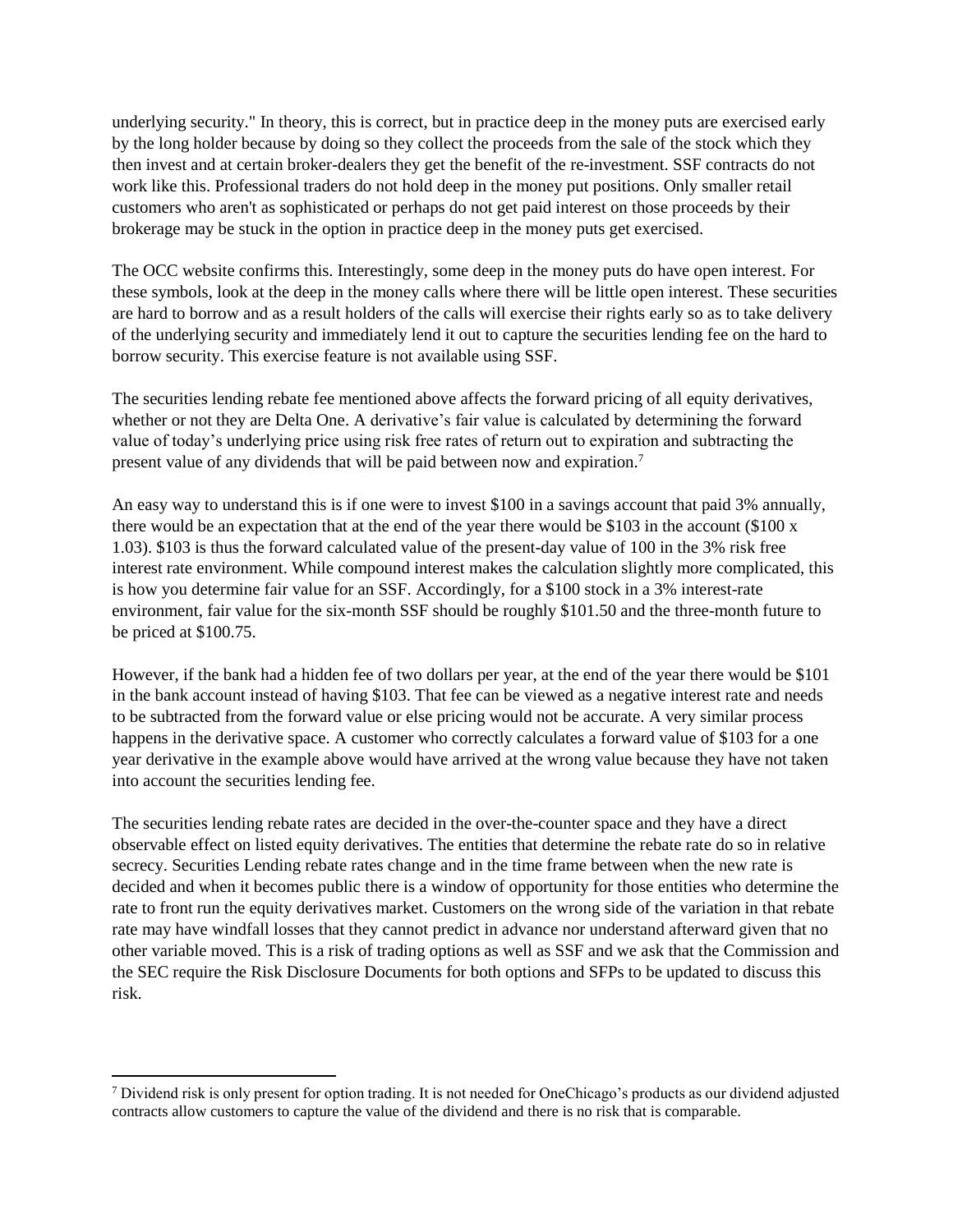The Commission should take the potential for this type of manipulation into account when determining its regulations for listed derivative markets such as SSF. The tail does not wag the dog.

As we noted earlier, no matter how well intended, regulation that tilts a playing field between two identical (not just similar) derivatives is picking winners and losers and opens the door to potential manipulation of US equity derivative markets. Uneven playing fields encourages parties to participate in the non-transparent process and discourages participation in transparent processes. OneChicago believes that is not smart regulation and that the regulators should immediately move to allow for innovators to compete so the capital markets act more efficiently.

As the Commission is aware OCC now clears securities lending agreements in the same risk pools as OneChicago's contracts. Those Delta One derivatives have no position limits and they get risk-based margining. For Delta One products that clear at a SIFI with access to the Fed window for borrowing, OneChicago believes the OTC and exchange traded products should be treated the same. Yet as long as the Commission dogmatically insists on treating SSF like derivatives which are not Delta One, there will remain an un-level playing field.

## **Cash Versus Physical Settlement**

l

OneChicago believes that if a DCM list both cash and physically settled SSF on the same underlying that the combined positions for the same expiration date should be used in calculating position limits. Further while we agree on expanding the limits for physically settled contracts we believe that cash settled contracts pose a greater danger of potential manipulation on the closing price of the underlying security and should be constrained at the current position levels that are in force today. With physical settlement, if the long holder attempts to manipulate the underlying upwards to get additional variation payments, he would realize that he would be taking long stock via the expiration at an artificially high price which should correct the next day. The cash settled contract long holder does not take delivery of the artificial price but grabs the profits in the variation and so has a motivation to, individually or in concert with others, engage the underlying market to move it higher.

The experience of OneChicago has been, that exactly like Delta One transactions in OTC markets, one side of each transaction is perfectly hedged with long stock hedging a short SSF or a short stock (with a long borrow) hedging a long SSF. The parties that are extending the financing intend to take the position through expiration as the long stock would be used to satisfy the short SSF obligation and they would not have to do another transaction as the unwind would occur naturally through the guarantees of the clearing and settlement apparatus. The best way to extinguish a hedged position is to let it go through delivery.

We have attached as appendix A a table that summarizes on a monthly basis the percentage of SSF contracts that have gone through delivery since 2015. <sup>8</sup> Unlike traditional futures contracts where a very low percentage (perhaps 1% or less) go through delivery, there has been no month in the last four years that less than 53% of the open interest as of the first of the month go through delivery. We also note the Options Industry Council (OIC) recently put out statistics that show only 7% of options get exercised. That 7% number has held relatively constant for years. Participants exercise options for two reasons.

<sup>&</sup>lt;sup>8</sup> We looked at open interest on the first day of each month in the contracts that would expire on the third Friday and calculated what percentage went through the delivery process.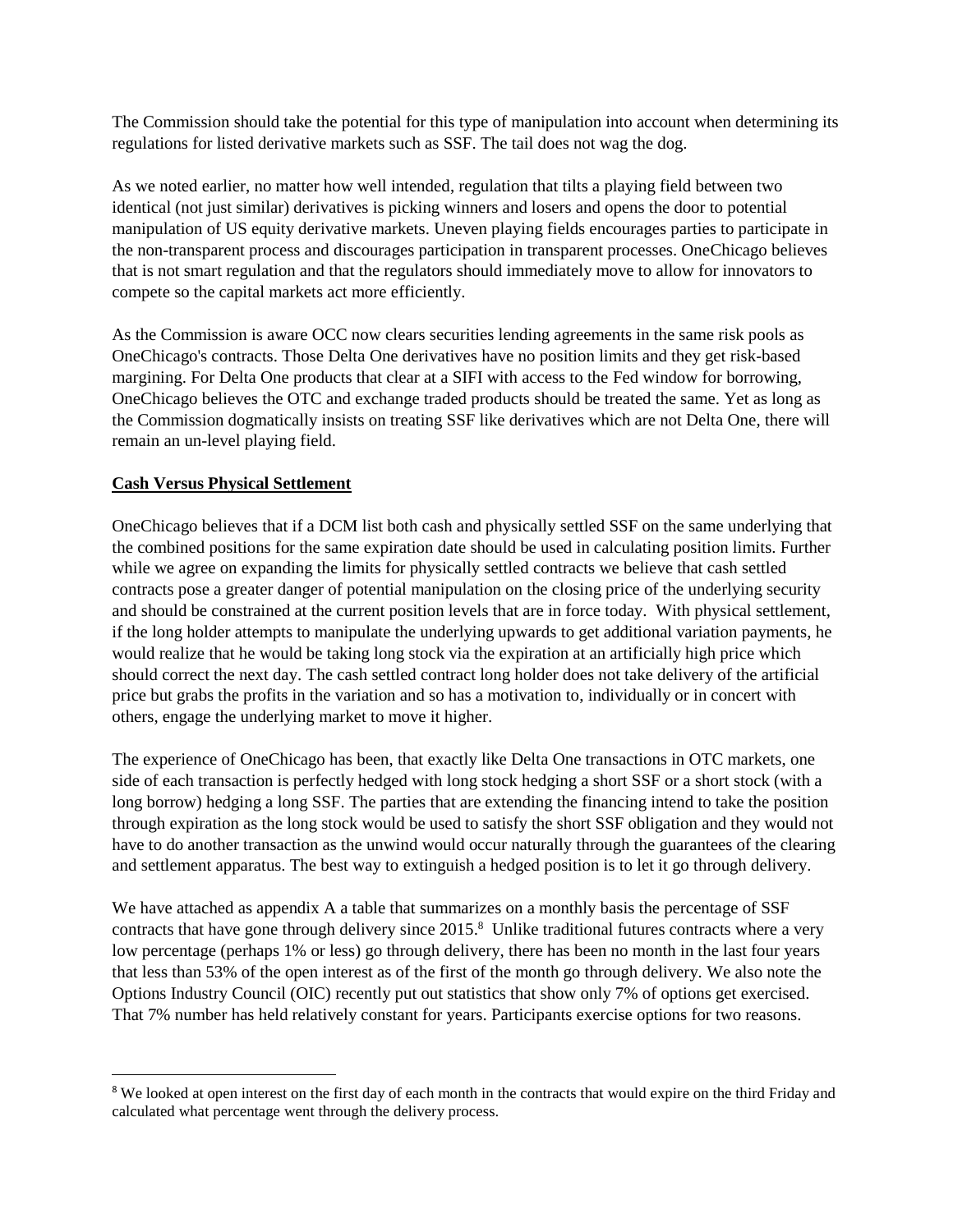First, calls are exercised to harvest dividends. Second, as described earlier, deep in the money puts are exercised to invest the proceeds from selling the stock.

The table clearly shows that one of the characteristics of SSF that market participants find most useful is the ability to transfer securities through the OCC and NSCC guaranteed processes. Why does the Commission seek to treat SSF the same as options when the market clearly views them so differently?

#### **Position Limits in Effect on Expiration Day**

OneChicago does not believe that position limits should be in effect for the five days prior to expiration but that they should only be in effect on expiration day. The Commission originally decided upon five days because of their experience in other futures markets and because of the exercise restrictions in equity options. OneChicago does not believe this has a meaningful application to SSF. As we have noted, our experience has been that one side of the trade is always hedged and prepared to go through delivery. There is no interaction with the underlying market in order to get the inventory needed to meet the SSF obligation. It is pre-hedged. For the speculator on the long side who has not rolled their position forward they simply need monies in their account at their brokerage firm. The controls on brokerage account operations is clearly in the domain of the broker-dealer. All FCM customers roll their positions forward or extinguish the positions prior to expiration as taking delivery of securities, while theoretically possible, is not practical and the FCM make the process uneconomical for the customers.

## **STARS Exemption**

OneChicago offers for trading a particular spread transaction with a unique settlement feature specifically designed to facilitate the transfer and return of securities. We market them as STARS (Securities Transfer And Return Spreads). The front leg in this integrated transaction is a weekly contract that will expire that day and the back leg of the transaction is a distant expiration. Since the front leg will expire that afternoon, the only compelling feature of the front leg is the characteristic that going through expiration will trigger the transfer of securities for cash on  $T+1$ . It is very similar to an EFP but the two parties transfer the underlying securities via the SSF rather than crossing the stock themselves.

STARS trades are pure financing trades allowing two parties to transact where Party A transfers securities and replaces them with a Delta One substitute while maintaining the exact risk profile as the underlying position. Party B is simply financing the transfer by accepting delivery of the securities in return for cash while maintaining a hedged Delta One position with the short SSF, guaranteeing that the trade will unwind at the distant expiration.

These transactions only occur on expiration day of the front leg which would require participants to seek exemptions and we see no value in this. Further, our rules allow customers to 'look back' and request an exemption for a position that was established the day before. For STARS transactions, this would mean both parties would need to request an exemption for a position that no longer exist as it has gone through delivery. Since this amounts to unnecessary paperwork, we request that DCMs should have the authority to exempt STARS transactions from position limits entirely.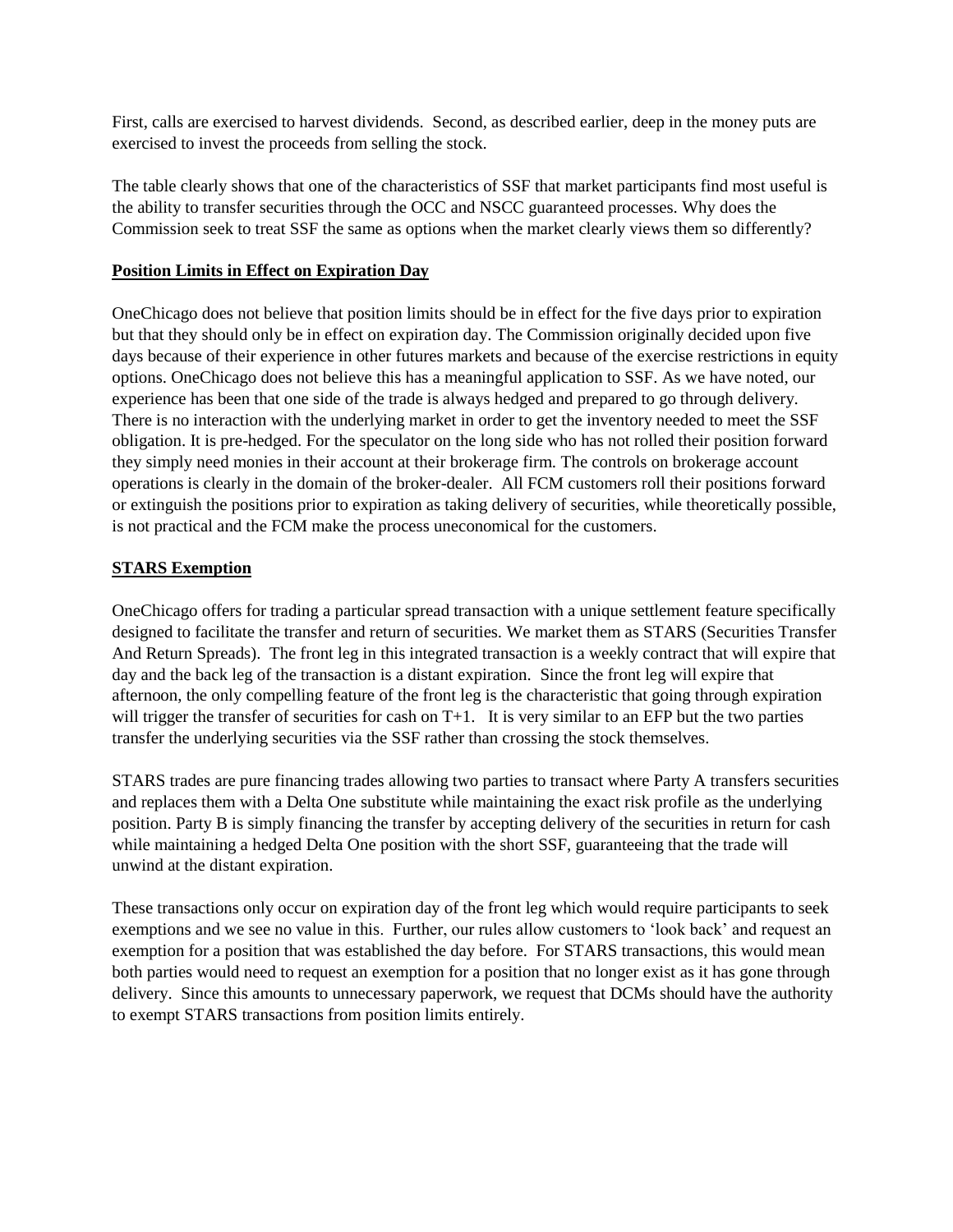#### **Authorize Position Accountability for all ETFs**

Instead of treating SSF on ETFs like other SFF on common stock, OneChicago believes that Commission could improve its proposal by authorizing position accountability for all ETF SSF. As the Commission notes, authorized participants may increase or decrease the number of outstanding shares to keep the price of the ETF in line with the value of the underlying assets. This dynamic makes both estimated deliverable supply and trading volume unsuitable for assessing an ETF's liquidity as both can change rapidly and neither reflect the ability for market participants to buy and sell the product. In addition, authorized participants make both market disruption and manipulation far less likely in ETF products. If a market participant needs to deliver shares, their bids will push the price of the ETF upward and in turn prompt authorized participants to create shares to keep the price of the ETF in line with the value of its underlying components. Similarly, if a market participant attempted to manipulate or corner the market in an ETF, their efforts would be counteracted by the share creation and redemption process.

OneChicago believes that a position accountability level of 25,000 contracts provides sufficient protection for all ETF SSF. This level ensures that any market participant with a position above the accountability level would be examined by the exchange. OneChicago recognizes that even with share creation by authorized traders, some ETFs have low liquidity. If the Commission is still uncomfortable with position accountability of 25,000 contracts for low liquidity ETFs, they could authorize position accountability at a lower level than 25,000 for low liquidity products. This would provide better protection against an unwanted market impact than setting the limit at the default position limit level. Even under Position Accountability, a DCM would be unlikely to allow a market participant to hold a naked position exceeding 25,000 contracts for an illiquid ETF unless the DCM was convinced that the participant had the ability to deliver upon maturity and was not attempting market manipulation. This would provide similar protection to the exemption process under a default position limit. However, with the lower accountability level, the DCM would examine a market participant's position at a lower level than under a default position limit. For example, if the lower accountability level were set at 15,000 contracts, position in between 15,000 and 25,000 would be examined under position accountability but not under the default limit. The lower accountability level should be set by examining the estimated deliverable supply of the ETF components. As ETF liquidity can only be accurately judged by the liquidity of its underlying components, OneChicago does not recommend setting this threshold based on the estimated deliverable supply or total trading volume of the ETF itself.

By allowing for position accountability in ETF SSF products, the Commission would give DCMs greater discretion to regulate products in which liquidity cannot be accurately judged by traditional measures and there is a very low likelihood of manipulation.

## **Response to Commission Questions**

OneChicago would like to take the opportunity to briefly respond to some of the issues raised in the Commission's proposal.

## *Default Position Limit of 25,000 contracts*

While OneChicago believes that increasing the default position limit to 25,000 is an improvement over the status quo, it does not level the playing field between SSF and OTC Delta One products.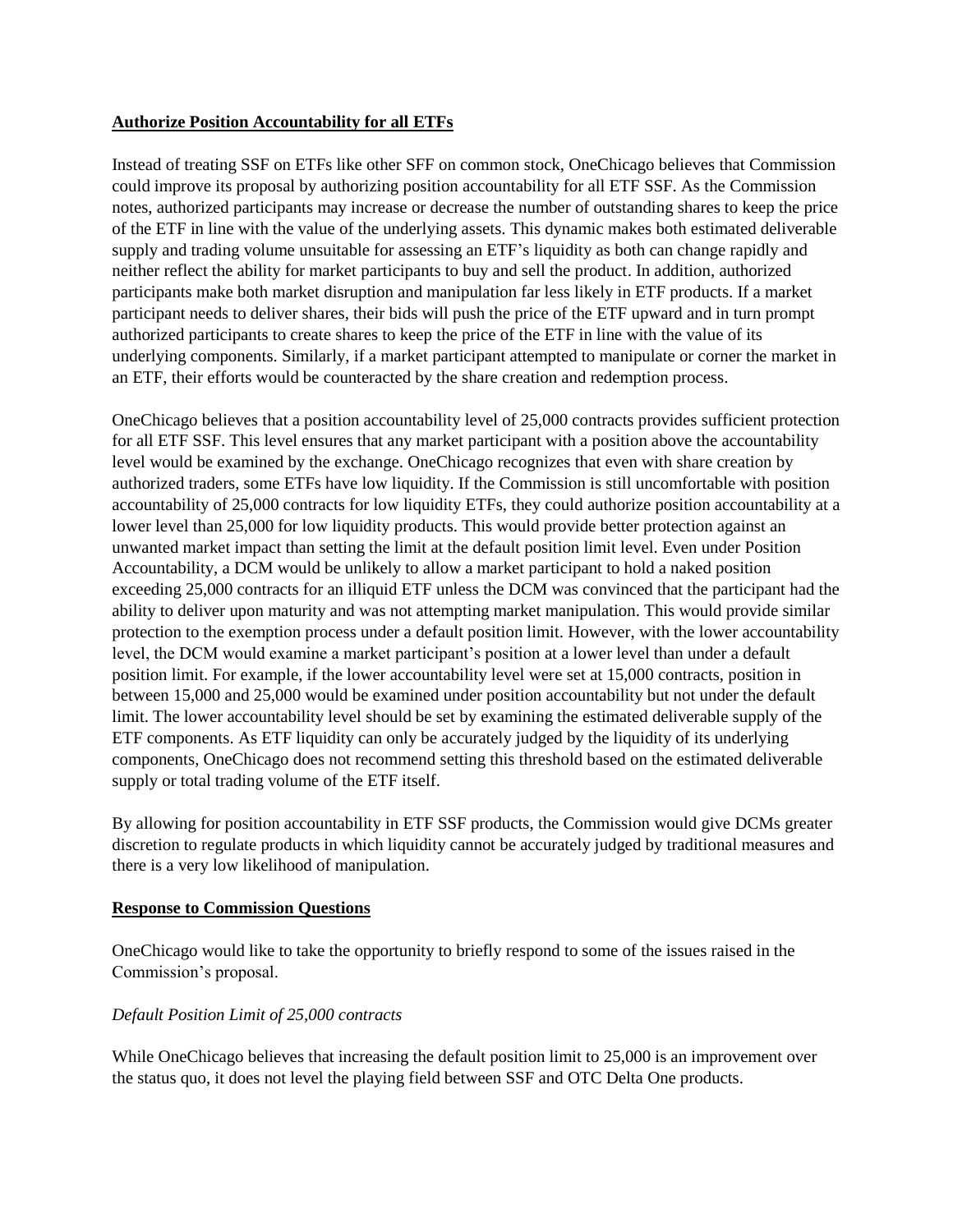#### *12.5% of Estimated Deliverable Supply*

OneChicago recommends increasing the percentage for higher position limits to 25% of estimated deliverable supply in accordance with other futures products. Other than the misconception that SFF and security options compete, there is no justification for a lower level. There are at least two justifications for a higher level. First, reducing the regulatory disparity between OTC and SSF markets. Second, SSF are almost exclusively used for riskless financing and transfer transactions.

#### *Alternate Criteria for Position Limits*

OneChicago opposes the Commission's alternate criteria which would allow DCMs to set position limits for SFP at the equivalent level as equity options. The Commission should not perpetuate the myth that the two products are equivalent. OneChicago agrees with the Commission that it is appropriate to use a linear approach of position limits where a doubling of estimated deliverable supply results in a doubling of the position limit.

#### *Gross Position Limits*

OneChicago does not support using gross position limits for SSF. Unlike options which have variable strike prices, a customer cannot hold both a long and short SSF with the same symbol and expiration, making the application of gross position limits meaningless. This provision merely serves to perpetuate the myth that options and security futures are competing products.

#### *Semiannual Rebalance*

OneChicago supports the Commission's proposal to allow DCMs to recalculate position limits on a semiannual basis instead of a monthly basis. In OneChicago's experience, rebalancing monthly provides very little value.

#### *Estimated Deliverable Supply*

Estimated deliverable supply as the Commission has calculated it does not accurately reflect the availability of deliverable shares. In equity markets, market participants going through settlement do not have to purchase shares, they more often than not simply borrow them. The only way to ascertain deliverable supply then is to find out how much of the float is available for lending. Those are closely guarded secrets by the participants in the Securities Lending world. To be honest we really are not concerned by this issue as Broker-Dealers understand this market, are well positioned to determine supply, and will not allow themselves to be put into a position where they cannot deliver. The Commission should rely on that market for its determination of estimated deliverable supply.

## *Liquidity Assessments*

OneChicago supports the Commission's proposal to give DCMs the discretion to determine if the liquidity in a product justifies setting the position limit lower than the default level. DCMs are inherently more flexible and agile than the Commission, allowing DCMs to adjust to changing market conditions more quickly. OneChicago is also concerned that the Commission may not accurately reflect liquidity since it does not take account of borrowable shares.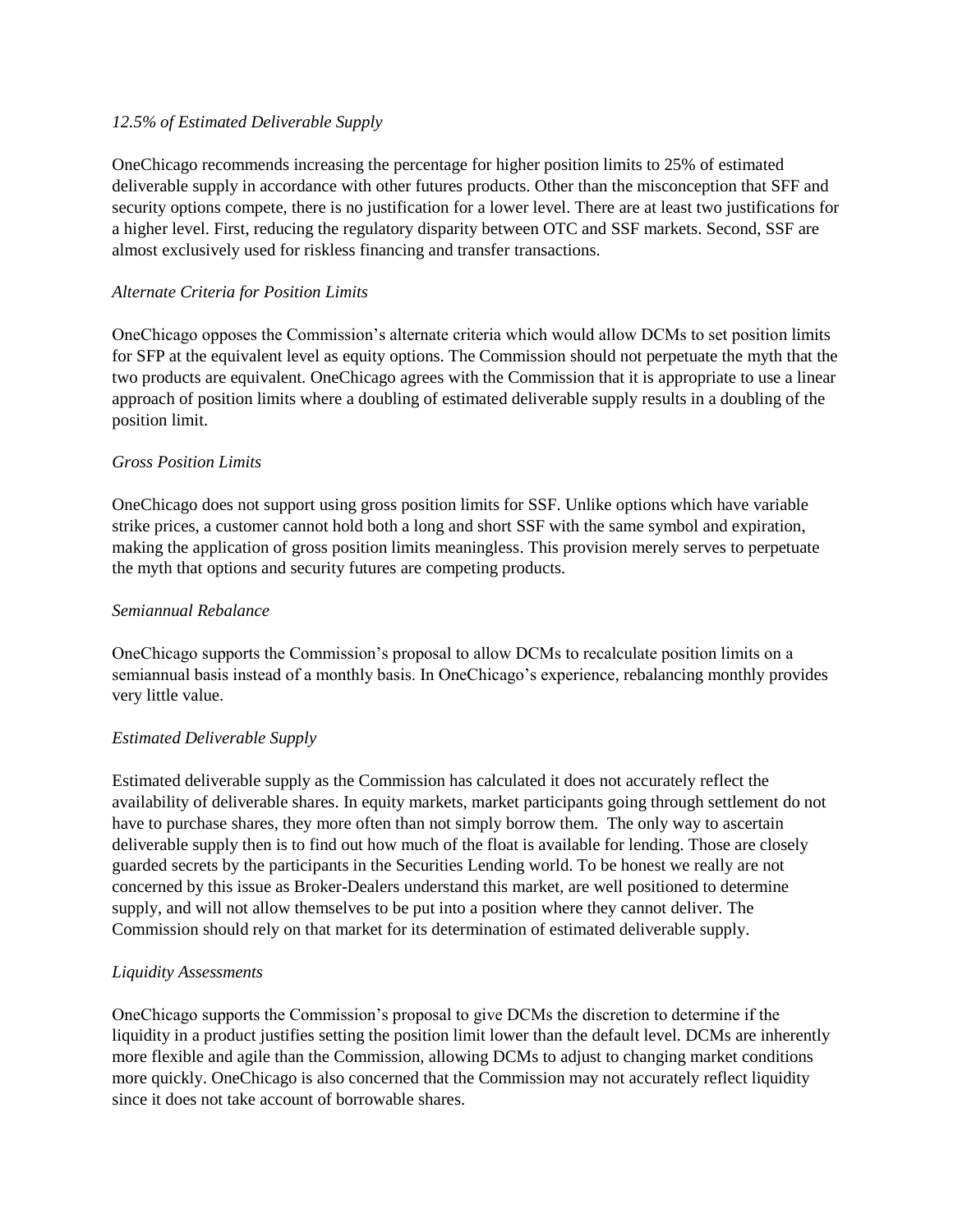#### *Regulating Unlisted SFPs*

OneChicago believes that the general framework that the Commission has already provided is sufficient to give innovators a clear view of regulations in the SSF marketplace. OneChicago does not suggest that the Commission promulgate regulations for unlisted SSF unless there is interest in listing such products. Acting otherwise would risk stifling innovation. However, OneChicago believes that the more important issue is having a regulatory scheme which can quickly adapt to market developments. Unfortunately, the Commission has not followed this principle in regulating SSF markets. Default position limits for security options were raised to 25,000 contracts in 2008. By the Commission's flawed logic that SSF and security options are identical, position limits for SSF should have been increased shortly afterwards. Position limits are not the only area where the Commission has been unresponsive to SSF markets. OneChicago has had a petition for joint rulemaking for margin relief pending with the Commission for over 10 years. If the Commission is really concerned about its regulations stifling innovation in SSF, it should not wait a decade to respond to reasonable DCM petitions.

## **Conclusion**

The Commission's proposal reaffirms the regulatory disparities faced by SSF. Instead of creating a framework designed to allow SSF to compete with their OTC and overseas competition, the Commission insists on reinforcing the flawed assumption that SSF and security options are economically equivalent. Although the Commission's proposal replaces a framework obsolete for more than a decade, it replaces it with one based on the same obsolete principals.

Instead of attempting to apply another market's position limit scheme to SSF the Commission should implement smart regulations specifically tailored to account for the unique circumstances of the SSF market and to achieve regulatory parity with the OTC products. The proposal is an improvement but does not remove the regulatory shackles from SSF. We would love the opportunity to applaud in a more robust manner, but our hands are tied tightly behind our back.

One final thought. Despite being played on the same board it is impossible to play chess with checkers. Similarly, you can't use options in financing transactions. **Placing burdens such as unreasonable margins or meaningless position limits upon SSF serves only one purpose and that is to protect the OTC market from competition by innovators in the regulated exchange space.**

Either the Commission does not understand this reality, or they choose to ignore it. For the sake of the capital markets we pray it is the former.

OneChicago sincerely appreciates the opportunity to comment on the proposal and would like to make itself available to provide further input to the Commission regarding the proposal. OneChicago looks forward to working with the Commission to address the issues described above. If you have any questions or comments regarding this submission, please feel free to contact me at any time by phone at (312) 883- 3440 or through email at ddowney@onechicago.com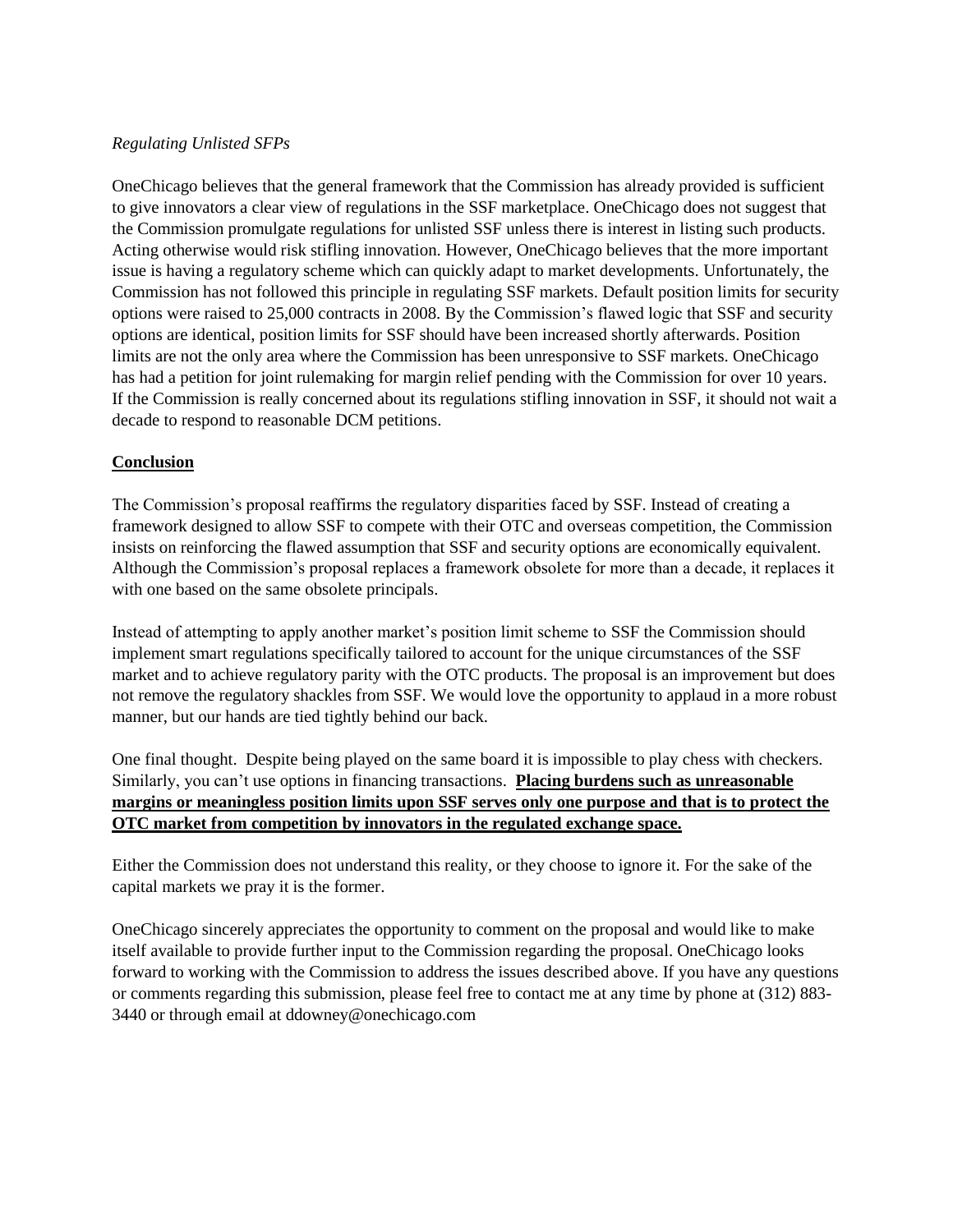Sincerely,

 $\infty$  $\beta$ ul

David G Downey Chairman and CEO